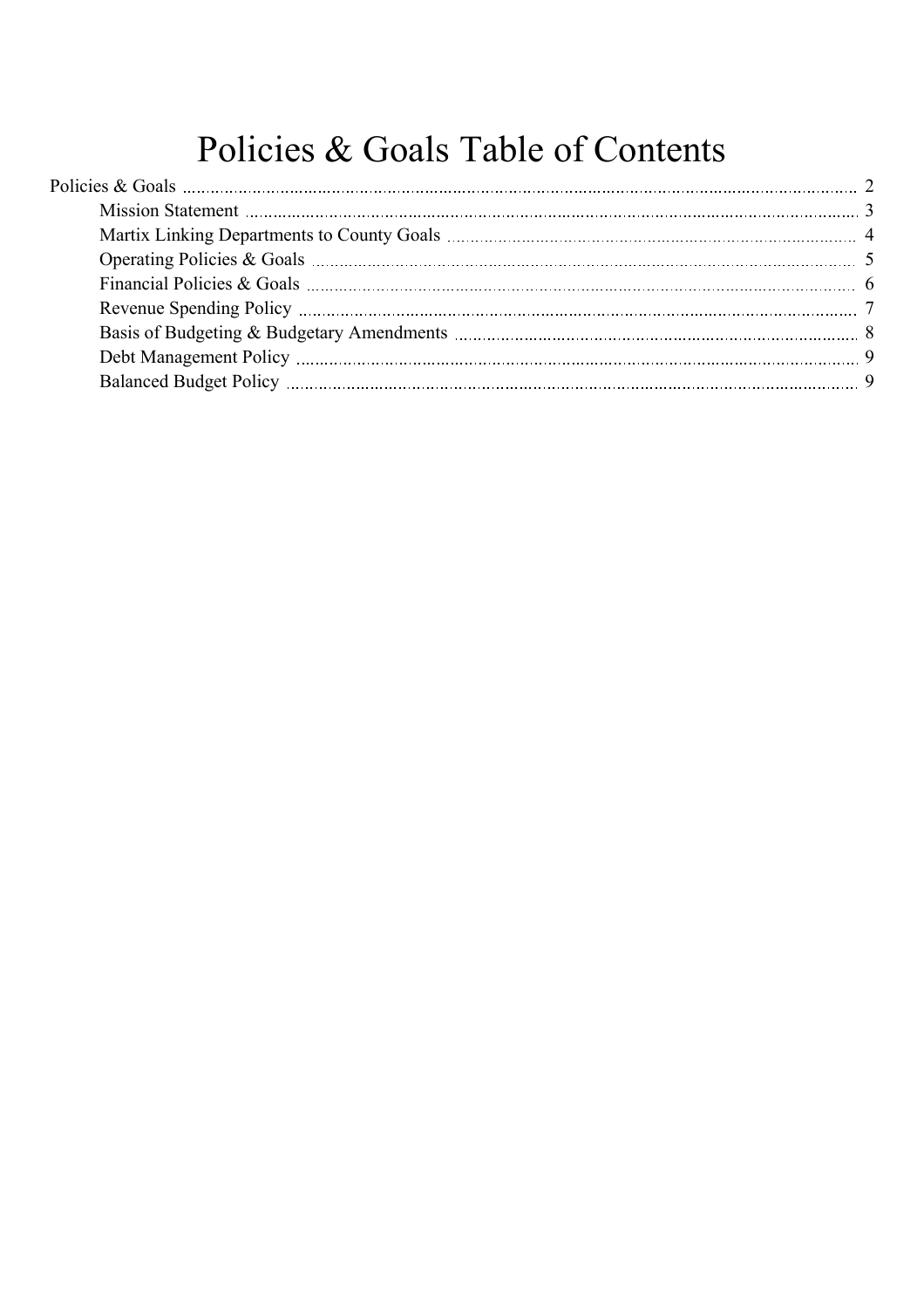### <span id="page-1-0"></span>**Policies, Goals & Basis For Future General Fund Budget Projections**

The financial policies for Forsyth County include:

- 1. The total debt service for long-term obligations should not exceed 18% of the total annually adopted budgets as shown in the Budget Ordinance.
- 2. Fund Balance available for appropriation in the General Fund should be at least 14% of the subsequent year's budget. For FY 2016-2017, 14% equals \$59,187,664.
- 3. Projections of revenues, expenditures and fund balances for the next five years should be updated annually. Longer-range projections should be developed as appropriate.
- 4. The Board of Commissioners prefers to limit the growth of the annual operating budget to an amount which can be accommodated by growth in the tax base as well as other local, state and federal revenues, without a tax rate increase, whenever possible.

In keeping with these policies, the Future General Fund Budget Projections sheet is prepared each year. Allowable growth in operating expenses is considered within the framework of anticipated growth in the revenues, and the County's overall financial policies.

This sheet also summarizes the future tax rates, per penny equivalent, long term debt including capital improvement projects, long term debt as a percentage of the budget including the CIP, and debt capacity. Careful attention to these trends helps the County to stay within policy guidelines, and to make corrections as needed.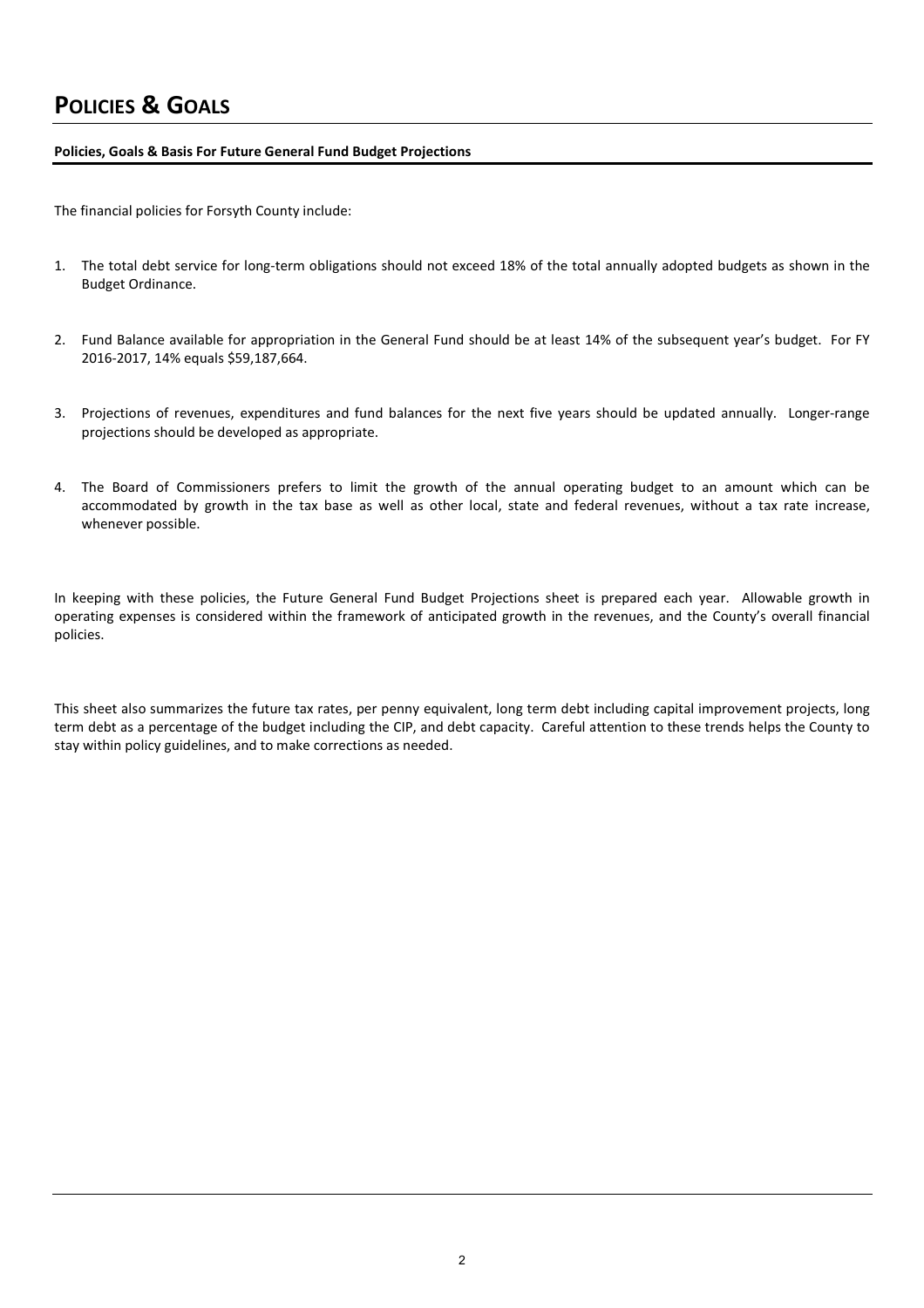### <span id="page-2-0"></span>**Mission Statement**

The mission of Forsyth County government is to help create a community, which is safe and healthy, convenient and pleasant to live in, with educational and economic opportunities for everyone. We cooperate with many other public agencies and community organizations in this mission.

We provide certain services and functions, which are responsibilities of all county governments, and other services, which the Board of Commissioners has determined to be necessary and appropriate.

We are committed to providing quality services, efficiently and effectively, with courteous attention to the opinions and needs of individual citizens.

### **County Government In North Carolina**

The Constitution of North Carolina allows the General Assembly (our State legislature) to create counties, cities and towns; to determine their boundaries; and to establish their power and duties.

In many ways, county governments are simply convenient administrative subdivisions of the State. They have been established to provide certain public services and functions, which need to be available to everyone. For example, all 100 counties in North Carolina must provide for:

- Financial support for the public schools;
- The office of Sheriff and the jail:
- Facilities for the courts:
- Certain public health services;
- Administration of the State program of social services;
- Voter registration and elections;
- The Register of Deeds;
- Youth detention; and,
- Building, plumbing, and electrical inspections.

Counties are also authorized to provide many other services and functions which the County Board of Commissioners may find to be necessary and appropriate for the community. Most counties in North Carolina (including Forsyth) also provide for:

- Emergency management;
- Emergency medical services;
- Rural fire protection and rescue squads;
- Animal control;
- Libraries;
- Cooperative Extension; and,
- Solid waste collection and disposal.

Many counties (including Forsyth) also provide for:

- Park and recreation facilities and programs;
- Land use planning and regulation of development;
- Water and sewer utilities;
- Economic development programs;
- Funding for the Area Mental Health Authority;
- Funding for the local Community College;
- Projects to provide low and moderate income housing; and
- Purchasing.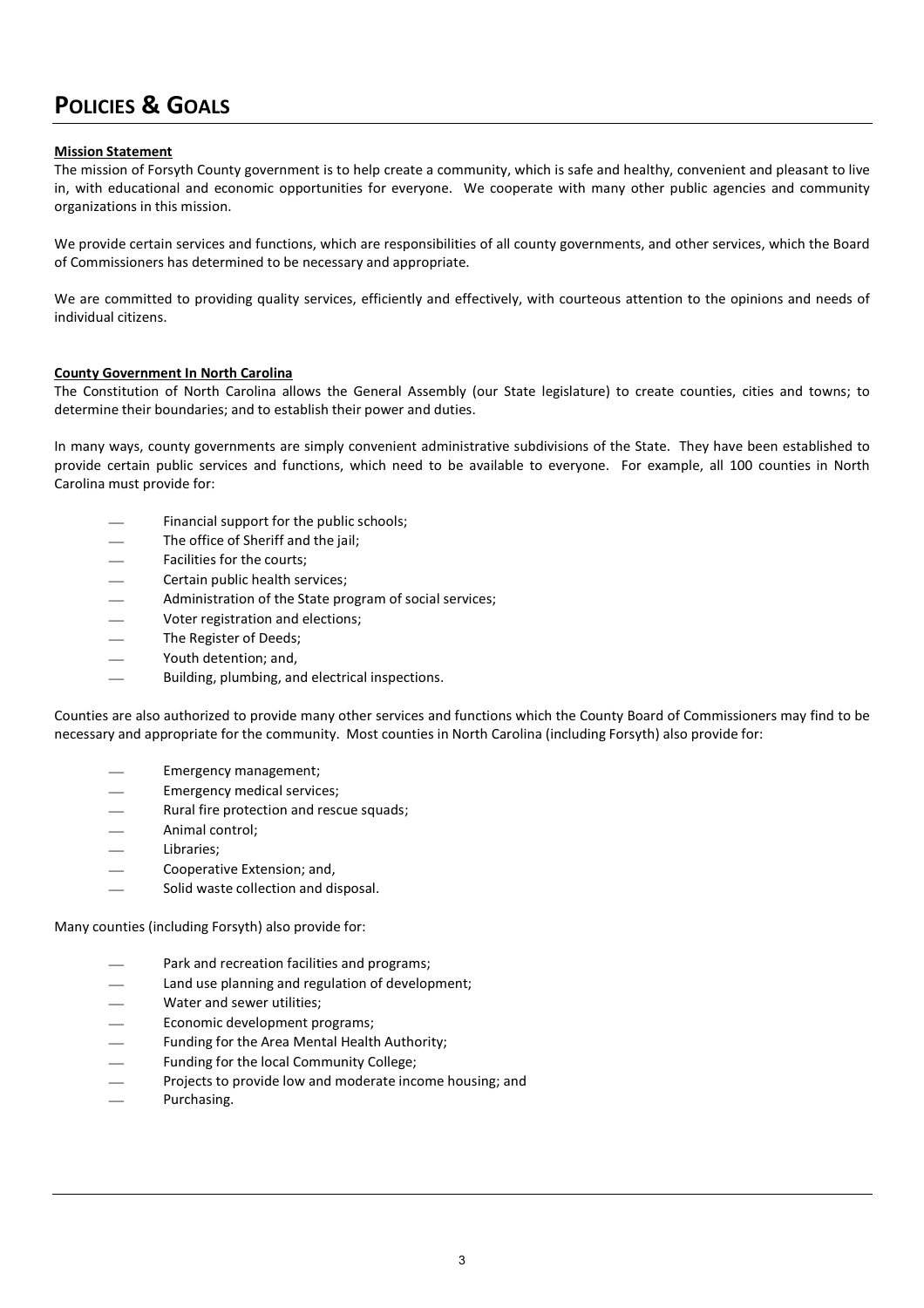<span id="page-3-0"></span>Although State requirements determine what many of the services and functions of the County must be, the County does have considerable discretion about how to provide these services, and at what level to fund them. Some services and functions are provided directly by the County. Others are provided through contracts with the City of Winston-Salem or contracts with other providers.

The County also makes grants to other community organizations, which provide human services, arts and cultural programs, and supportive services for the justice system.

| Create a community in which to live that is and/or provides: |  |  |
|--------------------------------------------------------------|--|--|
|                                                              |  |  |

|                                        |      |                  | <b>Convenient &amp;</b> | <b>Educational &amp; Economic</b> | See Note 1   | See Note 2   |
|----------------------------------------|------|------------------|-------------------------|-----------------------------------|--------------|--------------|
|                                        | Safe | Healthy          | Pleasant                | <b>Opportunities for Everyone</b> | <b>Below</b> | <b>Below</b> |
| Animal Control                         | X    | X                | X                       |                                   |              |              |
| <b>Emergency Management</b>            | X    |                  |                         |                                   |              |              |
| <b>Interagency Communications</b>      | X    |                  |                         |                                   |              |              |
| Sheriff                                | x    |                  |                         |                                   |              |              |
| <b>Emergency Services</b>              | X    | X                |                         |                                   |              |              |
| <b>Emergency Medical Services</b>      |      | $\boldsymbol{x}$ |                         |                                   |              |              |
| Fire Protection                        | X    |                  |                         |                                   |              |              |
| <b>Court Services</b>                  | X    |                  |                         |                                   |              |              |
|                                        |      |                  |                         |                                   |              |              |
| Environmental Assistance & Protection  |      | X                | X                       |                                   |              |              |
| Inspections                            |      |                  | X                       |                                   |              |              |
| <b>Medical Examiner</b>                | X    |                  |                         |                                   |              |              |
| <b>CenterPoint Human Services</b>      |      | X                |                         |                                   |              |              |
| <b>Public Health</b>                   |      | $\boldsymbol{x}$ |                         |                                   |              |              |
|                                        |      |                  |                         |                                   |              |              |
| Social Services                        | X    |                  |                         | X                                 |              |              |
| <b>Aging Services</b>                  | X    | X                | X                       |                                   |              |              |
| <b>Youth Services</b>                  | X    |                  |                         |                                   |              |              |
|                                        |      |                  |                         |                                   |              |              |
| N.C. Cooperative Extension             |      | X                |                         | X                                 |              |              |
| Forsyth Tech Community College         |      |                  |                         | X                                 |              |              |
| Winston-Salem/Forsyth Co. Schools      |      |                  |                         | X                                 |              |              |
|                                        |      |                  |                         |                                   |              |              |
| Library                                |      |                  | X                       | X                                 |              |              |
| Parks & Recreation                     |      |                  | X                       |                                   |              |              |
| Economic Development                   |      |                  |                         | X                                 |              |              |
| Housing                                |      |                  |                         | X                                 |              |              |
| Planning                               |      |                  |                         | X                                 |              |              |
|                                        |      |                  |                         |                                   |              |              |
| Budget & Management                    |      |                  |                         |                                   | X            |              |
| <b>Management Information Services</b> |      |                  |                         |                                   | X            |              |
| Finance                                |      |                  |                         |                                   | X            |              |
| <b>General Services</b>                |      |                  |                         |                                   | X            |              |
| <b>Human Resources</b>                 |      |                  |                         |                                   | X            |              |
| MapForsyth                             |      |                  | X                       |                                   |              | X            |
| Purchasing                             |      |                  |                         |                                   | X            |              |
| County Commissioners & Manager         |      |                  |                         |                                   | X            |              |
| Attorney                               |      |                  |                         |                                   | X            |              |
| <b>Debt Service</b>                    |      |                  |                         |                                   | X            |              |
| <b>Board of Elections</b>              |      |                  |                         |                                   |              | X            |
| Register of Deeds                      |      |                  |                         |                                   |              | X            |
| <b>Tax Administration</b>              |      |                  |                         |                                   |              | X            |
| Non-Departmental                       |      |                  |                         |                                   |              | X            |
| <b>Community Grants</b>                |      |                  |                         |                                   |              | X            |

1. To provide a sound basis for budgeting, accounting and financial reporting and to maintain County facilities, technology and staffing issues.

2. To provide certain services and functions which are the responsibilities of all County governments, and other services, which the Board of Commissioners has determined to be necessary and appropriate.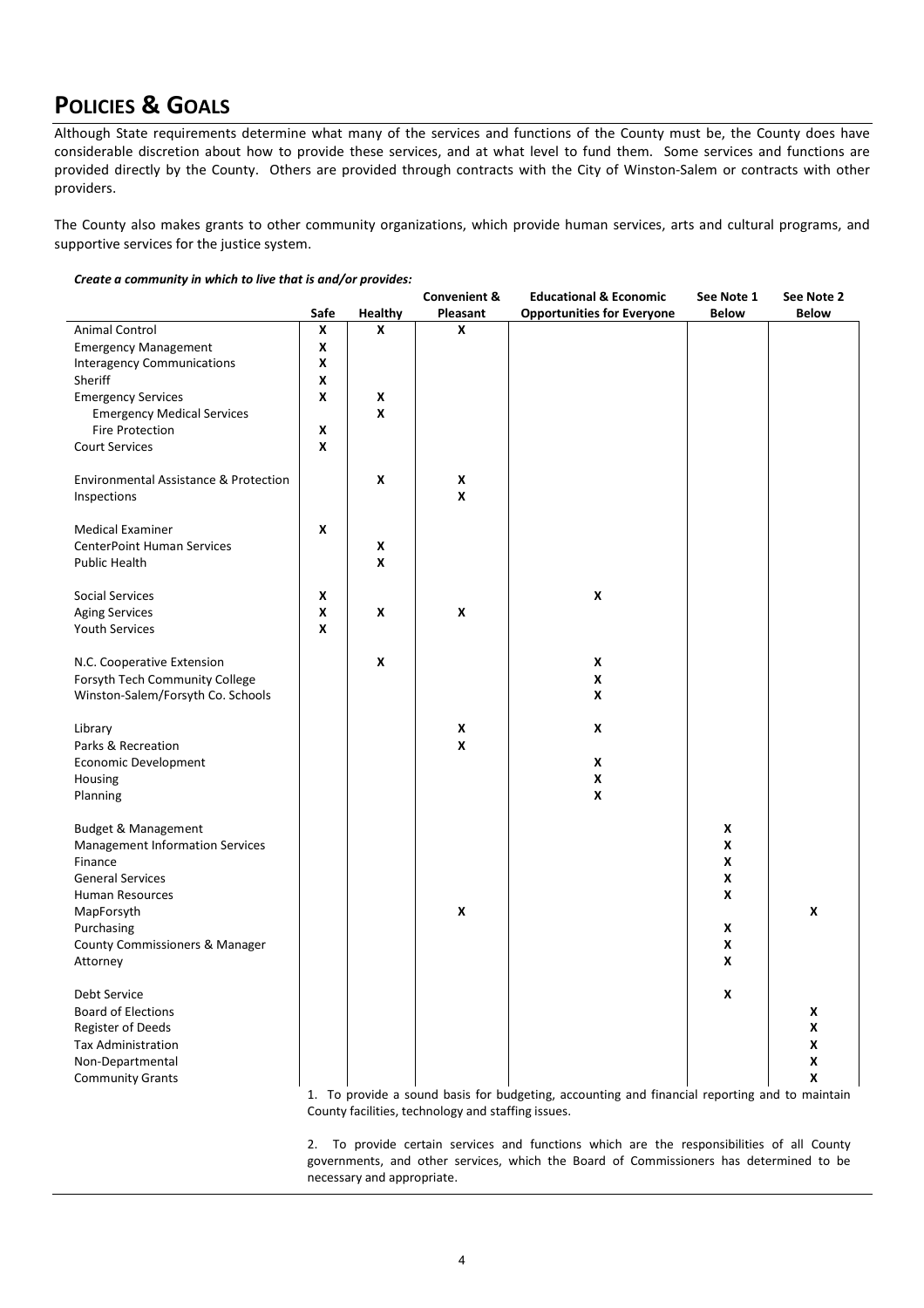### <span id="page-4-0"></span>**Operating Policies and Goals**

- 1) Create a community that is safe. The Emergency Management, Interagency Communications, Emergency Services, Sheriff, Animal Control, Medical Examiner, Social Services, Youth Services, and Court Services departments include funds to meet this goal. It will be accomplished by:
	- a) Meeting the law enforcement needs of the unincorporated areas of the County, as well as several municipalities, through the Sheriff's Office which patrols, investigates crime, executes court orders, serves papers and eviction notices, and collects judgments.
	- b) Conducting medical examinations and autopsies of deaths, as specified by State Law.
	- c) Providing School Resource Officers in middle and high schools in the unincorporated areas of the County.
	- d) Aiding the community before, during, and after disasters.
	- e) Meeting space needs for detention facilities for the County.
	- f) Providing adequate facilities for the State-administered Court system.
	- g) Providing responsive and professional fire protection to unincorporated areas of the County.
	- h) Providing assistance related to animal control through picking up strays, unwanted, sick or injured animals, and dangerous and aggressive animals.
	- i) Providing safe, humane housing for strays, abandoned, abused, and impounded animals, as well as providing euthanasia for unadoptable animals.
	- j) Enforcing state and local laws concerning animals, and investigating animal bites and reports of animal cruelty.
	- k) Providing child welfare programs including Child Protective Services, foster care, and adoptions.
	- l) Providing special financial support to endeavors of the state administered District Attorney's office.
- 2) Create a community that is healthy.

The CenterPoint Human Services, Public Health, NC Cooperative Extension Service, Environmental Assistance and Protection, Emergency Services and Animal Control departments include funds to meet this goal. It will be accomplished by:

- a) Providing services for the treatment of mental illness, developmental disabilities, and alcohol and drug abuse.
- b) Supporting strategies that reduce teen pregnancy, infant mortality, HIV and other sexually transmitted diseases, substance abuse, dental disease, and other health issues in the community.
- c) Starting and/or continuing programs which are relevant and comprehensive of Forsyth County community health needs, as determined by the Board of Health and the Health Director.
- d) Providing nutrition counseling, dental hygiene, and speech/hearing services.
- e) Providing nutrition education and food vouchers to breast-feeding and pregnant women, as well as infants and children.
- f) Supporting strategies that will ensure clean air and water, sanitary food handling establishments, hotels, motels, and other institutions as specified by state law.
- g) Providing adult health services, maternal and child health services, and communicable disease services.
- h) Maintaining responsive and professional emergency ambulance services throughout all areas of the County both incorporated and unincorporated.
- i) Providing a rabies quarantine program.
- 3) Create a community in which to live that is convenient and pleasant.

The Library, Parks & Recreation, Animal Control, Inspections, and Environmental Assistance and Protection departments include funds to meet this goal. It will be accomplished by:

- a) Providing recreation programs at all County Parks.
- b) Providing recreation programs at school sites and other County locations throughout the year.
- c) Enforcing the Zoning and Erosion Control Ordinances.
- d) Providing a variety of materials, through the main Library and nine (9) branch libraries and Outreach programs, including research, genealogy, pleasure reading, audio-video, children's, career, education and job related, as well as public access computers and typewriters.
- e) Administering programs related to animals, including responsible adoption program, lost and found program, and microchip ID program.
- f) Providing awards to local farmers for the installation of "Best Management Practices".
- g) Preserving farmland through the purchase of development rights.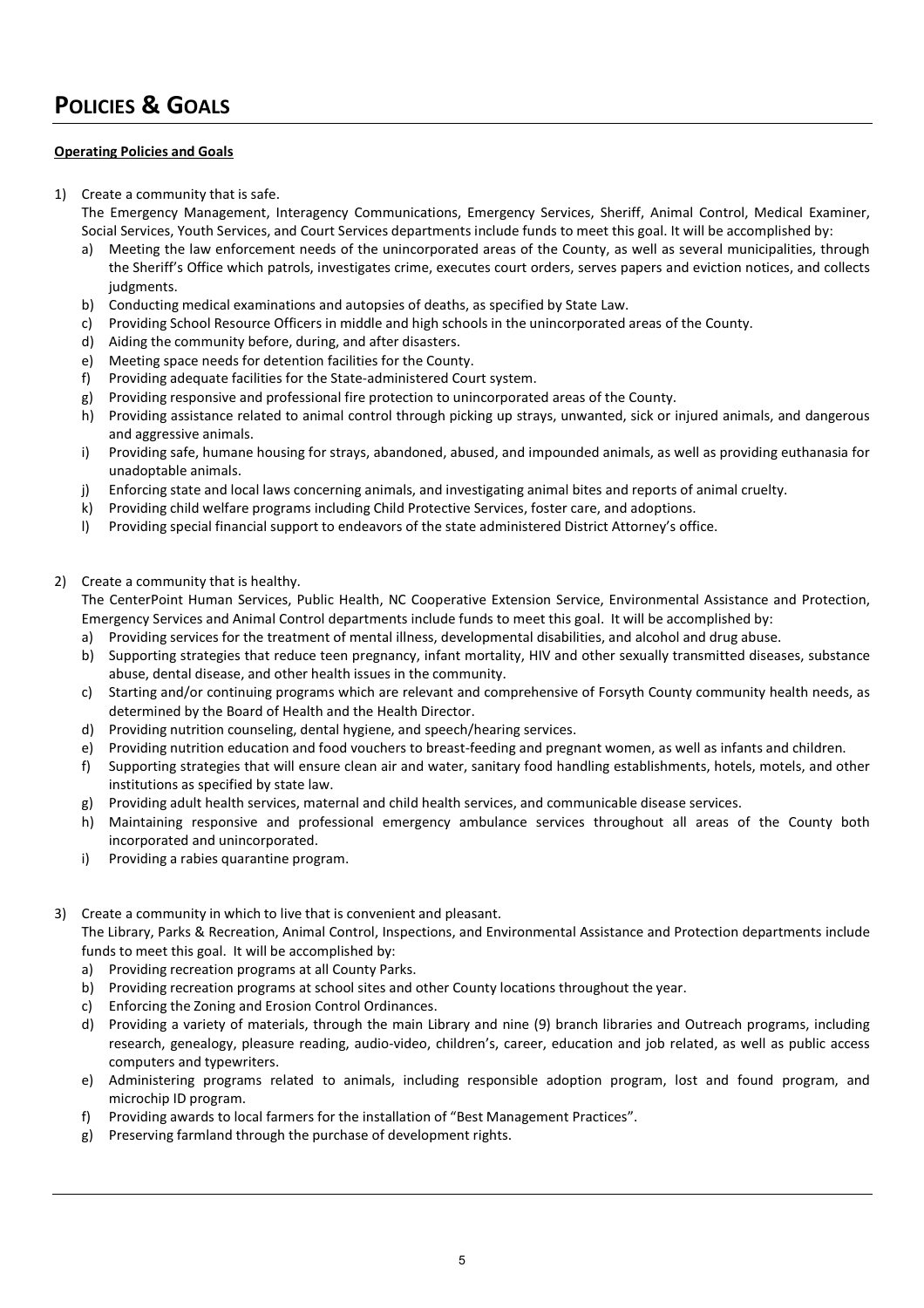<span id="page-5-0"></span>4) Create a community with educational and economic opportunities for everyone.

The Schools, Forsyth Technical Community College, Social Services, NC Cooperative Extension Service, Planning, Housing & Community Development, and Economic Development departments include funds to meet this goal. It will be accomplished by:

- a) Providing facilities that are conducive to learning for the Winston-Salem/Forsyth County School System and the Forsyth Technical Community College.
- b) Providing additional teachers beyond the number that the State of North Carolina provides for the elementary, middle, and high school environments.
- c) Providing supplements to salaries of teachers and other personnel in the Winston-Salem/Forsyth County School System and Forsyth Technical Community College.
- d) Providing medical, food, and daycare services, as well as cash assistance for families to help them become gainfully employed.
- e) Providing training and advice to improve farm and agri-business profitability, environmental quality, and urban horticulture.
- f) Administering the 4-H Program which teaches science and technology, and their application, to young people.
- g) Assisting and expanding existing businesses, as well as recruiting targeted new industry to Forsyth County.
- h) Providing affordable housing for low and moderate-income residents.

### **Financial Policies and Goals**

These financial policies and goals are the basis for all of our budgeting, accounting and financial reporting:

- 1. **Tax Rate** The Board of Commissioners strives to limit the growth of the annual operating budget to an amount which can be accommodated by growth in the tax base as well as other local, state and federal revenues, without a tax increase, whenever possible. The FY2016-2017 Adopted Tax Rate is \$0.7310.
- 2. According to North Carolina General Statute, local governments are required to operate under an annual balanced budget ordinance. A budget ordinance is balanced when the sum of estimated net revenues and appropriated fund balances is equal to appropriations.
- 3. **Debt Policy** Forsyth County recognizes that a formally adopted debt policy is fundamental to sound financial management. The total annual debt service shall not exceed 18% of the appropriations in the annually adopted budgets as shown in the Budget Ordinance. This policy of keeping debt service at less than a specified percentage of the budget greatly influences the timing and/or amount of funding for a project, as well as the method of financing. For FY2017, Debt Service will be 13.86% of General Fund budget.
- 4. Maintain the County's Aaa/AAA bond ratings (Moody's Investors Service, Standard & Poor's, and Fitch Investors' Service).
- 5. **Fund Balance Policy** Available fund balance in the General Fund should be at least 14% of the subsequent year's budget. Fund balance is defined as the cumulative difference of all revenues and expenditures from the government's creation. Fund balance is defined as the equity (excess) of assets over liabilities in a governmental fund. For Internal Service and Special Revenue funds, fund balance is uncommitted cash or other liquid/cash convertible assets in excess of fund liabilities. In North Carolina, the Local Government Commission requires a minimum fund balance of 8% for cash flow purposes, since receipt of cash does not coincide with needed cash disbursements. For Forsyth County, fund balance in the fund financial statements is composed of five classifications designed to disclose the hierarchy of constraints placed on how fund balance can be spent. These five categories are:
	- a) *Non-spendable* amounts that cannot be spent because they are either not in spendable form or legally or contractually required to be maintained intact.
		- i) Prepaid items the portion of fund balance that is not an available resource because it represents the year-end balance of prepaid items, which are not spendable resources.
	- b) *Restricted* includes revenue sources that are statutorily restricted for specific purposes, or restricted for specific purposes by grantors or creditors. Forsyth County has nine restricted categories of fund balance: 1) *Restricted for Stabilization by State Statute* – this amount is usually comprised of receivable balances that are not offset by deferred revenues and encumbrances related to purchase orders and contracts outstanding at year end that will be honored by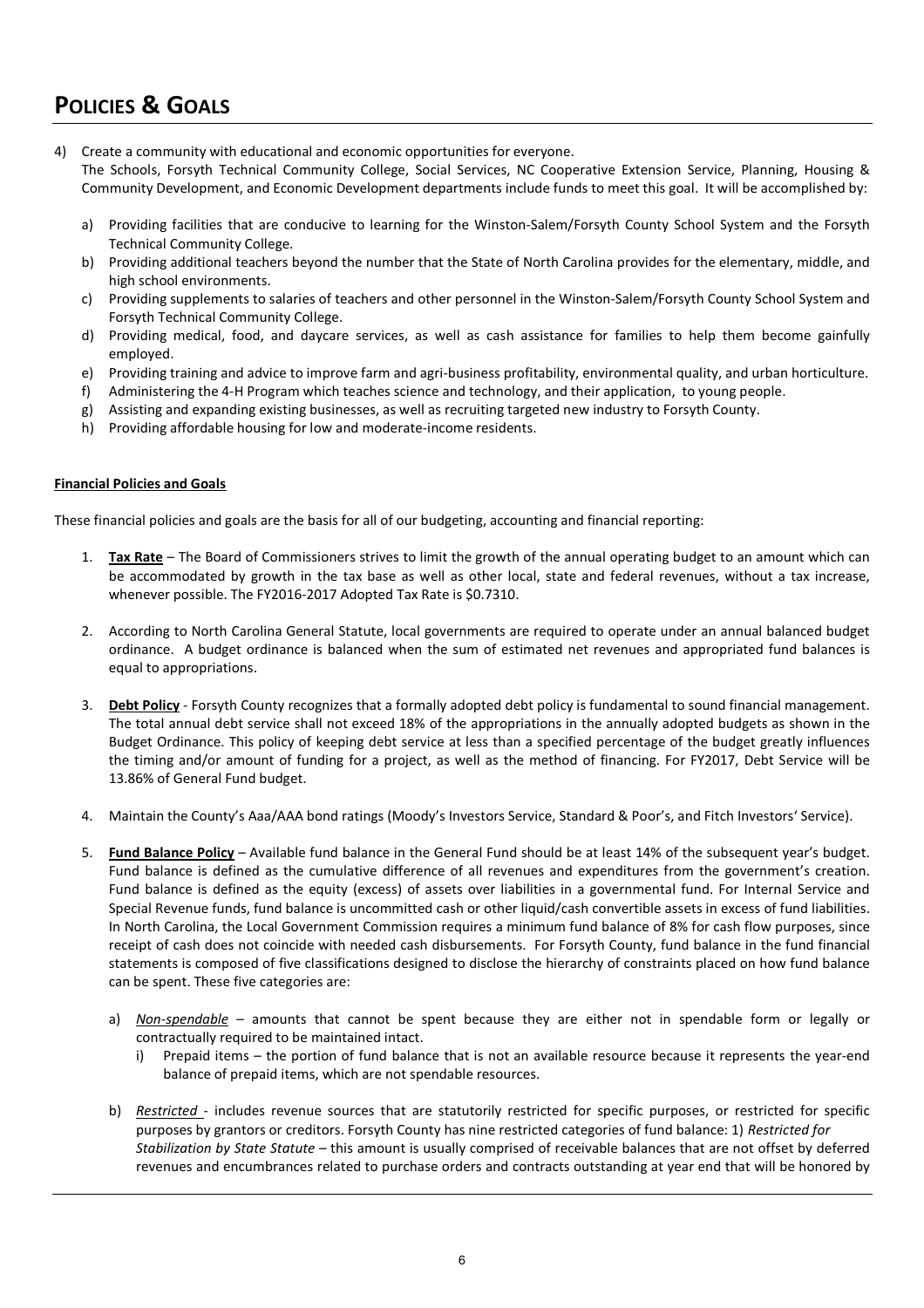<span id="page-6-0"></span>the County in the next fiscal year; 2) *Restricted for Register of Deeds* – this represents the unspent portion of Register of Deeds fees whose use is restricted by State statute for expenditure on computer and imaging technology in the office of the Register of Deeds; 3) *Restricted for Capital Projects*; 4) *Restricted for Fire Protection*; 5) *Restricted for Law Enforcement*; 6) *Restricted for Emergency Telephone System*; 7) *Restricted for Other* – the portion of fund balance restricted by revenue source for soil & water conservation, social services, and library purposes; 8) *Restricted for Human Services*; and 9) *Restricted for Housing and Community Redevelopment*.

- c) *Committed* includes amounts that can only be used for specific purposes imposed by majority vote of the governing board. Any changes or removal of specific purposes requires majority action by the governing board. Forsyth County has two committed categories of fund balance: 1) *Committed for Education Debt Leveling Plan* – in the General Fund, unspent revenue generated by 3.3¢ of the ad valorem tax rate and interest on the unspent portions thereof are designated for retirement of general obligation education debt authorized by the November 2006 referendum. In addition, in the General Fund, unspent revenue generated by one point two one cents (1.21) of the ad valorem tax rate and interest on the unspent portion thereof, are designated for the retirement of general obligation education debt authorized by the November 2008 referendum; and 2) *Committed for Capital Projects* – the portion of fund balance formatted by action of the governing board for certain school and County capital expenditures. 3) *Committed for Library Debt Leveling Plan* – in the General Fund, unspent revenue generated by 0.6¢ of the ad valorem tax rate and interest on the unspent portions thereof are designated for retirement of general obligation library debt authorized by the November 2010 referendum.
- d) *Assigned* this classification includes amounts that the County budgets for specific purposes. In Forsyth County, there is one (1) category of assigned fund balance *Assigned for Capital Maintenance Projects* – in the General Fund, unassigned fund balance in excess of 14% of the subsequent year's budget is assigned for capital maintenance and capital outlay in the subsequent year. Of the total assigned, the first \$2.1 million is designated for planned capital maintenance, and the remainder is for pay-as-you-go capital expenditures.
- e) *Unassigned* this portion of fund balance has not been restricted, committed, or assigned to specific purposes or other funds.
- 6. **Revenue Spending Policy** the County has a revenue spending policy that provides guidance for programs with multiple revenue sources. The Chief Financial Officer will use resources in the following order: debt proceeds, federal funds, State funds, local non-County funds, and County funds. For purposes of fund balance classification, expenditures are to be spent from restricted fund balance first, followed in-order by committed fund balance, assigned fund balance, and lastly unassigned fund balance. The Chief Financial Officer has the authority to deviate from this policy if it is in the best interest of the County.
- 7. Projections of revenues, expenditures and fund balances for at least the next five years are updated annually. Longer-range projections are developed as appropriate.
- 8. The Capital Improvement Plan which includes anticipated capital projects and related debt service and operating costs for the subsequent six years, are updated annually. The annual impact on the General Fund is delineated on pages located within the Capital Improvements Plan tab.
- 9. The County does not expect to undertake any major new programs, projects or expansion of services without substantial public support for both the services and the tax rate increase, if necessary, to support them.
- 10. We should evidence the quality of our Comprehensive Annual Financial Report and our Annual Budget by receiving the Government Finance Officers Association Certificate of Achievement for Excellence In Financial Reporting and the Distinguished Budget Presentation Award.
- 11. The Board of Commissioners has adopted an investment policy with the objectives of safety, liquidity and yield, in that order. That policy and the relevant state law place emphasis on credit quality and maturity. Under the authority of North Carolina General Statute 159-30, the County invests in obligations of the United States or obligations fully guaranteed both as to principal and interest by the United States; obligations of the State of North Carolina; bonds and notes of any North Carolina local government or public authority; obligations of certain non-guaranteed federal agencies; certain high quality issues of commercial paper and bankers' acceptances; and the North Carolina Capital Management Trust (NCCMT).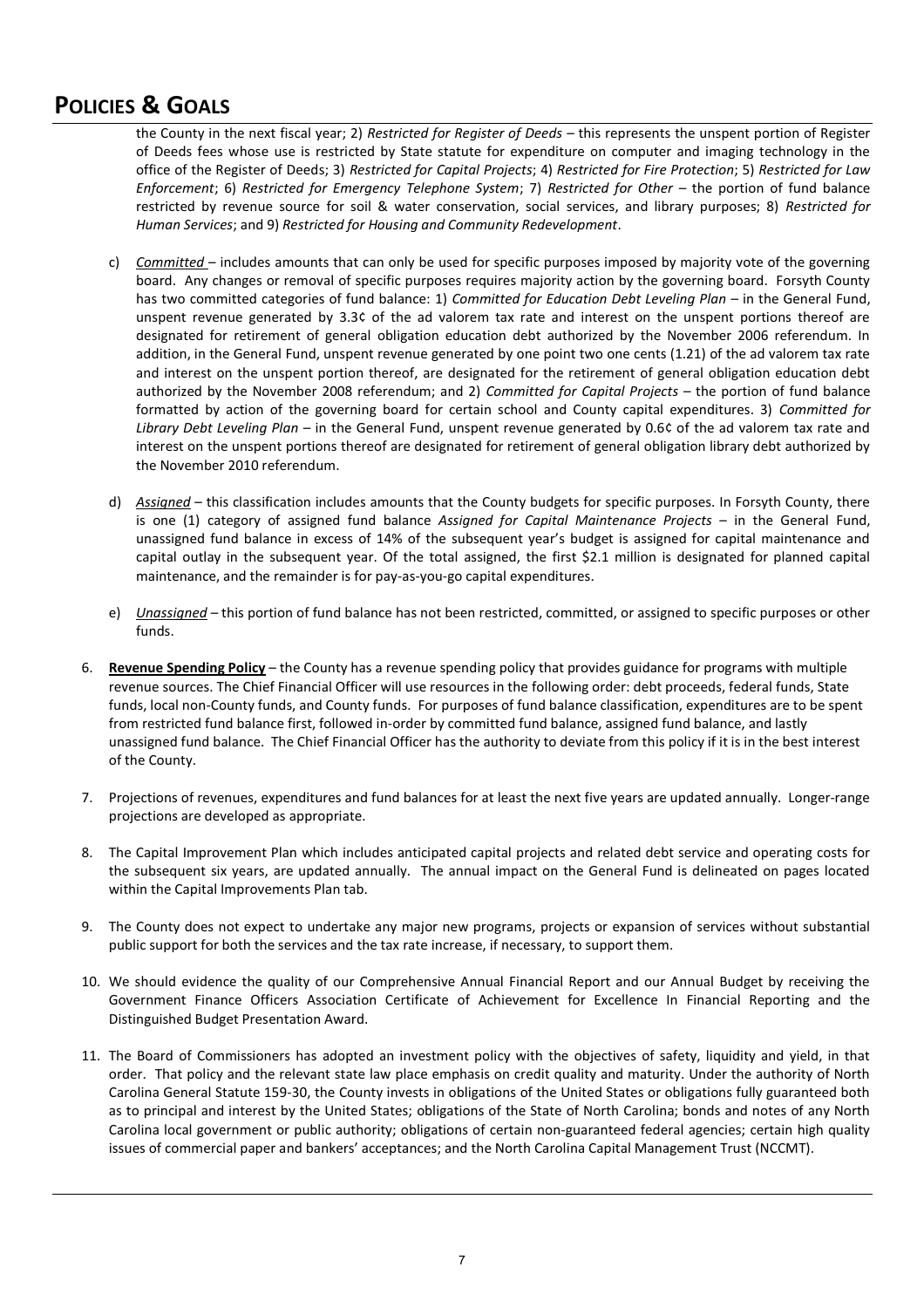- <span id="page-7-0"></span>12. Internal Audit has the objective of auditing each department on a four-year cycle and providing a written report to the Board of Commissioners.
- 13. Management provides financial and operating reports to the Board of Commissioners on a monthly basis.
- 14. The County maintains aggressive safety and risk management programs to protect employees and minimize financial exposure to the County.
- 15. The County is committed to simplicity in its financial accounting and reporting and therefore levies property tax and accounts for all of its on-going operations in the General Fund.

### **Basis of Budgeting and Budgetary Amendments**

In accordance with North Carolina General Statutes, Forsyth County uses the modified accrual basis for budgeting and for the audited financial statements. The modified accrual basis requires the recognition of certain revenue when it becomes measurable and available to meet the operation of the current period. Therefore, for financial reporting purposes, revenue under certain programs will be recognized prior to being received in cash.

As required by North Carolina law, the County adopts an annual budget for the General Fund and for four Special Revenue Funds: the Fire Tax Districts Fund, the Law Enforcement Equitable Distribution Fund, the Emergency Telephone System Fund, and the Moser Bequest for Care of Elderly Fund. All annual appropriations lapse at fiscal year end. Funds authorized by project ordinance continue until the projects are closed. The agency funds do not require annual budgets.

The County Manager is authorized to transfer budgeted amounts within any fund or financial plan and report such transfers to the Board of Commissioners; however, any revisions that alter the total expenditures of any fund must be approved by the Board of Commissioners.

Generally, budget amendments fall into one of three categories: 1) amendments made to adjust the estimates that are used to prepare the original budget ordinance once exact information is available; 2) amendments made to recognize new funding amounts from external sources, such as Federal and State grants; and 3) increases in appropriations that become necessary to maintain services.

Amendments may be initiated by the affected department, the County Manager's Department or by administrative departments such as Budget or Finance when the need becomes apparent. Details describing the amount and nature of the amendment are entered on standard Ordinance Amendment Cover Sheet and Board Appropriation forms.

These forms are submitted to the County Manager by the requesting department. The forms are entered onto a log, and are circulated to staff departments (Budget, Finance, Attorney and sometimes Human Resources). Each staff department reviews the item, and indicates either agreement or disagreement, with supplemental notes if needed. The item is then returned to the County Manager and is discussed during bi-weekly staff meetings. Dates are set during the staff meetings for presentation of the item to the Board of Commissioners.

Agenda items are generally reviewed by the Board of Commissioners at two Thursday afternoon briefings before being voted on at a bi-monthly Monday night Commissioners' meeting. When the item is approved by the Board of Commissioners, Finance Department staff enters the data into the accounting system to complete the process.

There are three categories of budget revisions that do not require formal prior approval by the Board of Commissioners:

**1. Transfers between departments.** These transfers are approved by the County Manager, and reported to the Board of Commissioners at their regularly scheduled meetings. A standard form is initiated by the requesting department or the Budget & Management Department describing the reason for the transfer and listing the amounts being transferred into or out of specific accounts. The transfer is circulated to the staff departments for signature and is then sent to the Manager for approval. When the transfer is approved by the Manager, the Finance Department makes the needed changes in the accounting system.